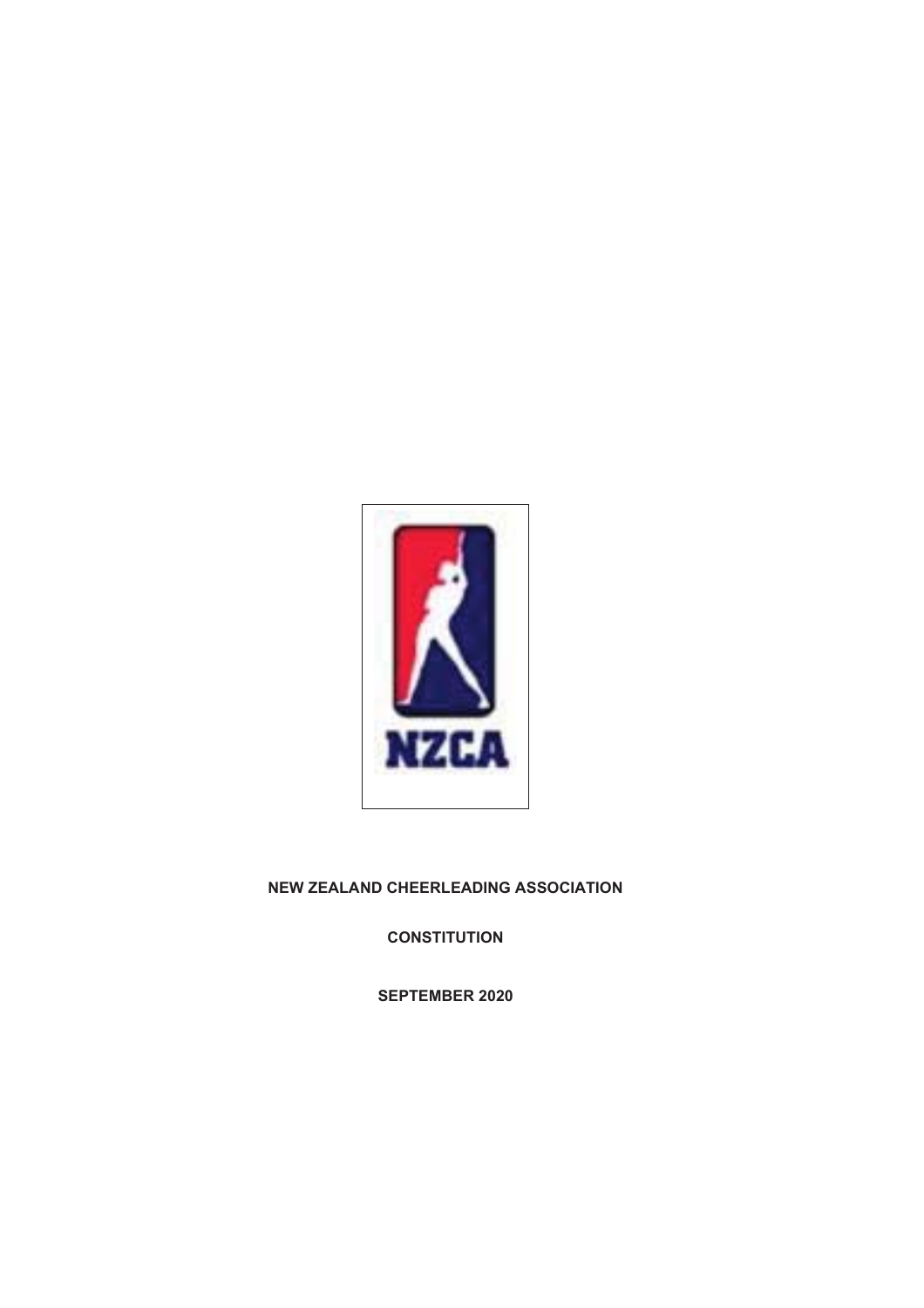# **REPLACE PREVIOUS RULES**

1.1 This constitution replaces and rescinds entirely the previous rules of the New Zealand Cheerleading Association Dated 1 February 2010. The new rules for the NZCA are set out below in their entirety.

# **2. NAME**

2.1 This organisation shall be called the New Zealand Cheerleading Association Incorporated ("NZCA").

# **3. DEFINITIONS**

- 3.1 *Cheer, Cheerleading, Performance Cheer* means the sport of cheer.
- 3.2 *Cheer Community* means all those individuals, groups, and organisations that have an association with or interest in Cheer.
- 3.3 *Constitution* means this constitution and any bylaws, regulations, rules or other enactments made pursuant to it.
- 3.4 *ICU* means the International Cheer Union, a non-profit corporation organised on 31 May 2007 under the laws of the State of Texas, in the United States of America.
- 3.5 *International Athletic Competition* means athletic competition between one or more athletes representing New Zealand and, one or more athletes representing any other country, which is also a member of the ICU.
- 3.6 *Individual Member* means an individual who is a member of NZCA by reason of his membership as a Club Member. Individual Members shall include (but not necessarily be limited to) cheerleaders, coaches, officials, administrators, delegates, and officers. Individuals who would otherwise be Individual Members but whose details have not been disclosed to NZCA shall not be Individual Members.
- 3.7 *IOC* means the International Olympic Committee.
- 3.8 *Member* shall mean a registered member of NZCA.
- 3.9 *NZOC* means the New Zealand Olympic Committee, the respective Olympic body that controls the Olympic program within New Zealand.
- 3.10 *Regulation* means a Regulation made by the Board pursuant to this Constitution.
- 3.11 *Simple Majority Resolution* means more than fifty per cent of eligible votes.
- 3.12 *Special Majority Resolution* means more than two thirds of eligible votes.
- 3.13 *Sport NZ* means Sport and Recreation New Zealand or its successor organisation.

# **4. INTERPRETATION**

- 4.1 In the construction and interpretation of this Constitution, unless the context otherwise requires:
	- (a) the introduction, headings and marginal notes do not affect the interpretation of this Constitution;
	- (b) words importing one gender include other genders and a singular includes the plural and vice versa;
	- (c) a reference to a clause or schedule is a reference to a clause or schedule of this Constitution;
	- (d) a reference to a "**month**" means calendar month;
	- (e) references to "**written**" and in "**in writing**" includes any means of permanent visual representation.

# **5. PURPOSE AND OBJECTS OF ASSOCIATION**

The purpose of the NZCA is to act as the National Governing Body for Cheer in New Zealand, to be recognized as such by Sport NZ and to act as the New Zealand member of the ICU. The objects of the NZCA area as follows: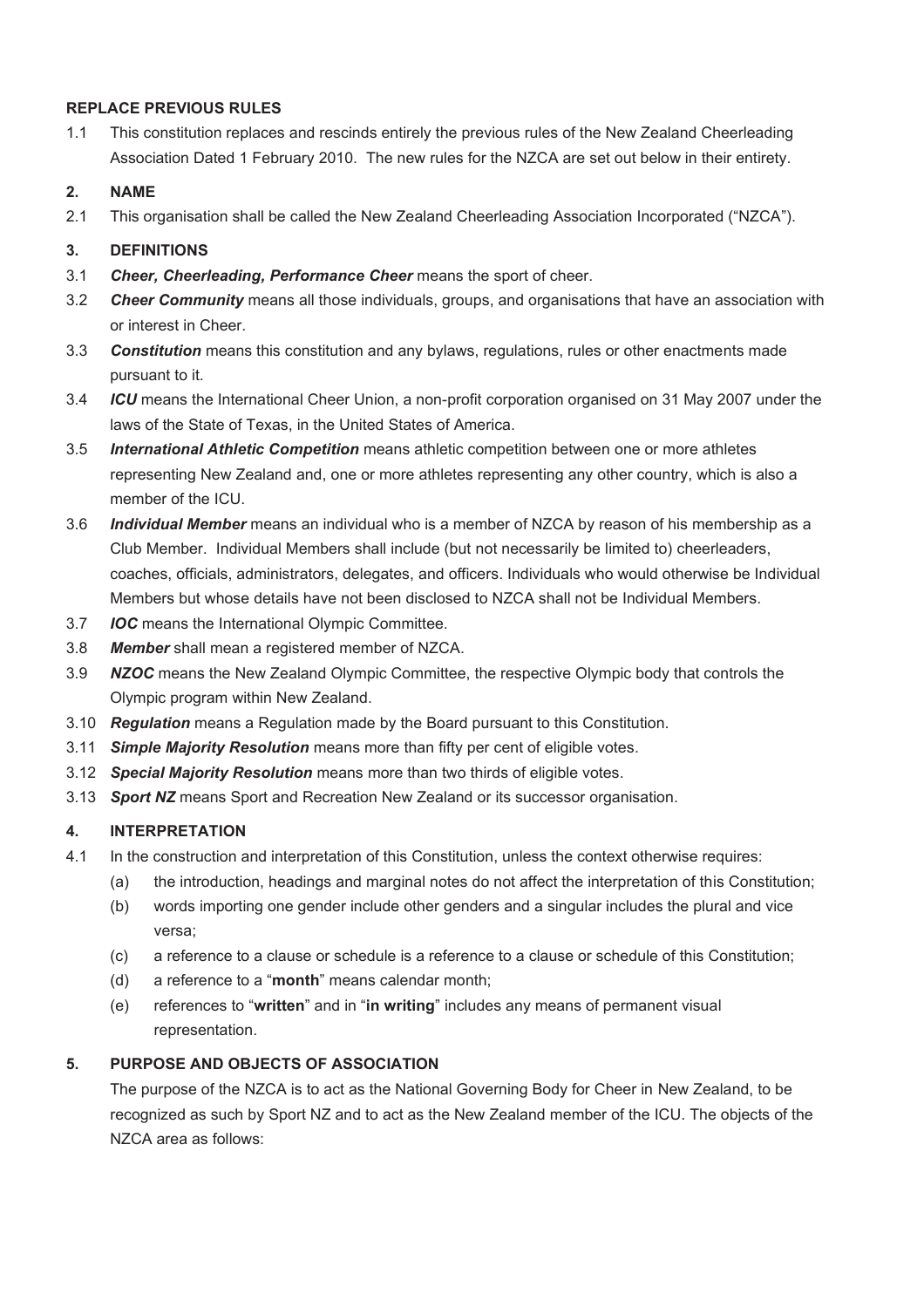- 5.1 The governance, management, development, enhancement, delivery and promotion of Cheer in New Zealand.
- 5.2 The establishment and maintenance throughout New Zealand of a uniform code of rules and regulations to govern the sport of Cheerleading. To communicate and distribute to Athletes, coaches, trainers, managers, administrators, and officials in a timely manner the applicable rules and any changes to such rules of the NZCA, the NZOC, ICU, and IOC.
- 5.3 The maintenance and fostering of the ideals and aims of the sport.
- 5.4 The development of coaches, judges, officials and other personnel involved in Cheerleading.
- 5.5 Sanction International and National Cheer Competitions, in accordance with the provisions of this Constitution, and coordinate Athlete participation in such Competition.
- 5.6 Provide equitable support and encouragement for participation by men and women in Cheer.
- 5.7 Encourage and support athletic programs in Cheer for disabled individuals and the participation of individuals with disabilities in amateur athletic activity, including, where feasible, the expansion of opportunities for meaningful participation by individuals with disabilities in programs of Athletic Competition for able-bodied individuals.
- 5.8 Provide and coordinate technical information on physical training, equipment design, coaching, and performance analysis in Cheer.
- 5.9 Encourage and support research, development, and dissemination of information in the areas of sports medicine and sports safety in Cheer.
- 5.10 Follow and support the programs that are endorsed by the IOC and the NZOC pursuant to the rules and regulations of WADA and in particular adopt The Board of Drug Free Sport New Zealand, Sports Anti-Doping Rules and any amendments that may be made from time to time.

### **6. POWERS AND OBLIGATIONS OF NZCA**

- 6.1 To represent New Zealand in the ICU.
- 6.2 To comply with the rules of the ICU, IOC, NZOC and Sport NZ.
- 6.3 To serve as the coordinating body for the athletic activity of Cheer in New Zealand.
- 6.4 To promote athlete opportunities for international athletic activities and sanction International Athletic Competition held in New Zealand and sanction the sponsorship of International Cheer Competition held outside New Zealand, in accordance with the provisions of this Constitution.
- 6.5 To deal with other approved representative bodies in the best interests of sport generally and in particular the sport of Cheer.
- 6.6 Conduct and/or sanction Cheer Competitions, including national championships, and International Cheer Competition in New Zealand.
- 6.7 If and when appropriate, recommend to the NOC or other governing bodies individuals and teams to represent New Zealand in the Olympic Games, or other such designated international events, with Cheer.
- 6.8 To designate individuals and teams to represent New Zealand in International Competition and certify, in accordance with the rules of ICU, the eligibility of such individuals and teams.
- 6.9 To enforce equitably the due observance of NZCA's rules and to hear and adjudicate upon disputes and difficulties which arise.
- 6.10 To deal with any misconduct to or within the sport over which NZCA has jurisdiction.
- 6.11 To suspend, disqualify or otherwise cause to be dealt with, any member or official of NZCA who has committed a breach of the Constitution, or has taken any action considered by NZCA to be unfair, unbecoming, or contrary to the interests or ideals of the sport of Cheer.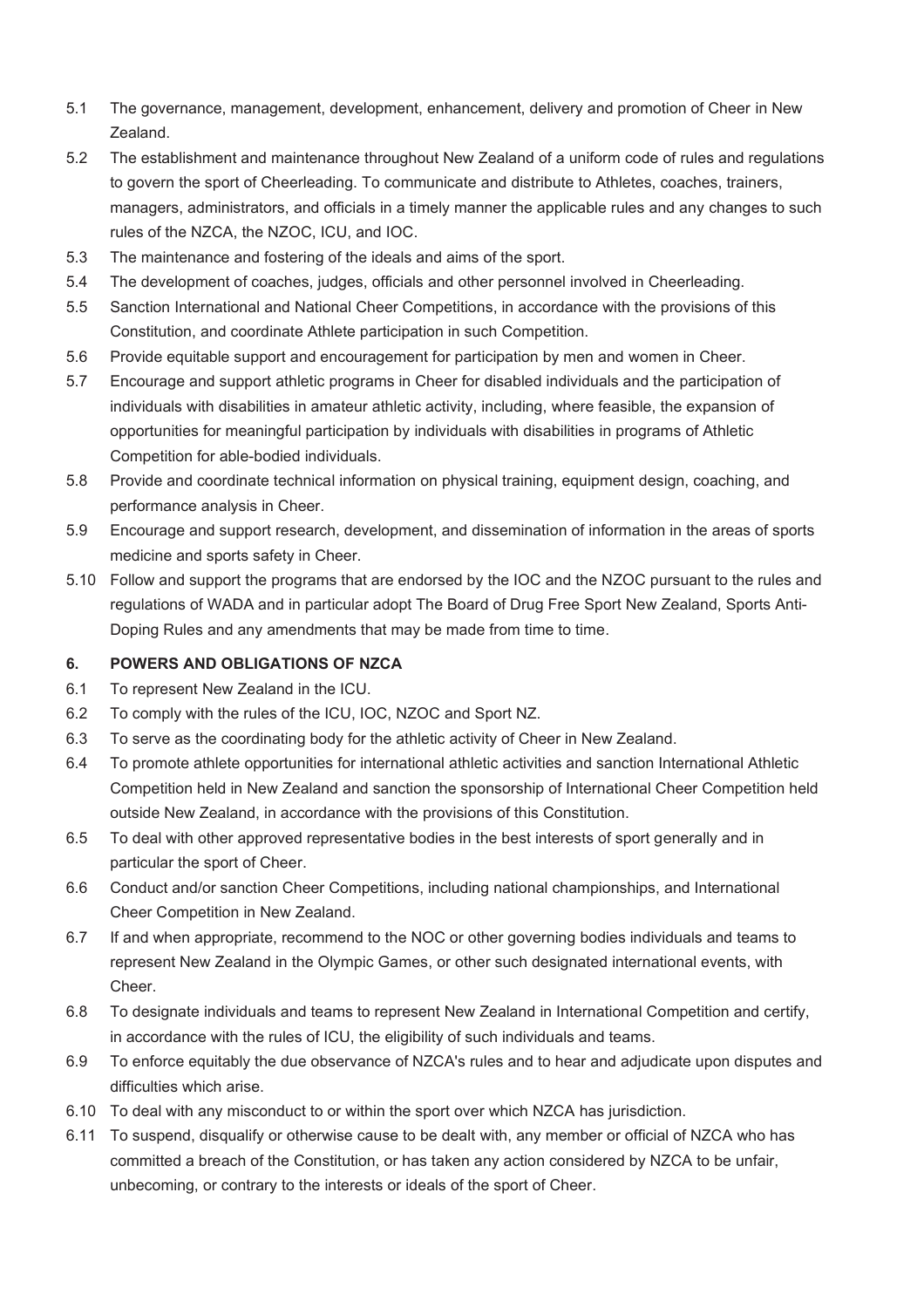- 6.12 To appoint appropriate honorary officials, paid officers or directors of NZCA.
- 6.13 To impose and collect levies, affiliation fees and other authorised charges from Members of NZCA, where applicable.
- 6.14 To apply the income and property of NZCA from where ever it may be derived to the promotion of the objects of NZCA and to invest or loan any monies of NZCA not immediately required for any of its objects in any matter.
- 6.15 To borrow money, whether by way of bank overdraft or otherwise and to appoint guarantors or acquire security.
- 6.16 To exploit its name or logo.
- 6.17 To do any and all other things that are considered conducive to the attainment of all or any of the objects of NZCA.

# **7. REGISTERED OFFICE**

7.1 The Registered Office of NZCA shall be situated at such a place as decided by the Board and ratified by the General Assembly.

# **8. MEMBERSHIP**

Membership is open to all persons, clubs, companies and organisations who wish to further the interests of the Association. Membership in the NZCA shall not be restricted in any way and the NZCA shall reasonably assist anyone who wishes to create opportunities for participation in cheer.

# 8.1 Each Member admitted to the Association shall:

- (a) be bound by the Constitution of the Association.
- (b) become liable for such fees and subscriptions of the Association.
- (c) be entitled to all advantages and privileges of membership.
- (d) support the NZCA in the encouragement and promotion of its Objects.

### 8.2 **Admission of Members**

A Member will become a Member, only upon meeting the criteria applicable to the relevant category of membership and provided the Member has signed an application in which the Member undertakes to:

- (a) be bound by this constitution;
- (b) pay the fees and subscriptions determined to apply to the Member;
- (c) recognise the NZCA as the governing body for Cheer in NZ; and
- (d) support the NZCA in the encouragement and promotion of its Objects.

Provided, however, that after the first AGM in which the new NZCA Constitution is instituted, a Special General Meeting (SM) shall be called on the 31 October 2020 whereby the NZCA Voting Members agree to accept all reasonable NZCU Voting Members into the NZCA. During this SM, each newly approved NZCA Voting Member shall be allowed to defer on its Membership Dues (Clause 8.2.b) and any other administrative Voting Member requirements of this Constitution until the end of the subsequent/second NZCA AGM or SM (whichever comes first), these new NZCA members will have the same voting rights as all other Voting Members for the purpose of this SM.

However, new NZCA Voting members must fully comply with the NZCA Membership Dues (Clause 8.2.b) and Voting Member Constitution requirements following the conclusion of the second NZCA AGM or SM and prior to the start of the third NZCA AGM or SM in order to retain their Voting Member status.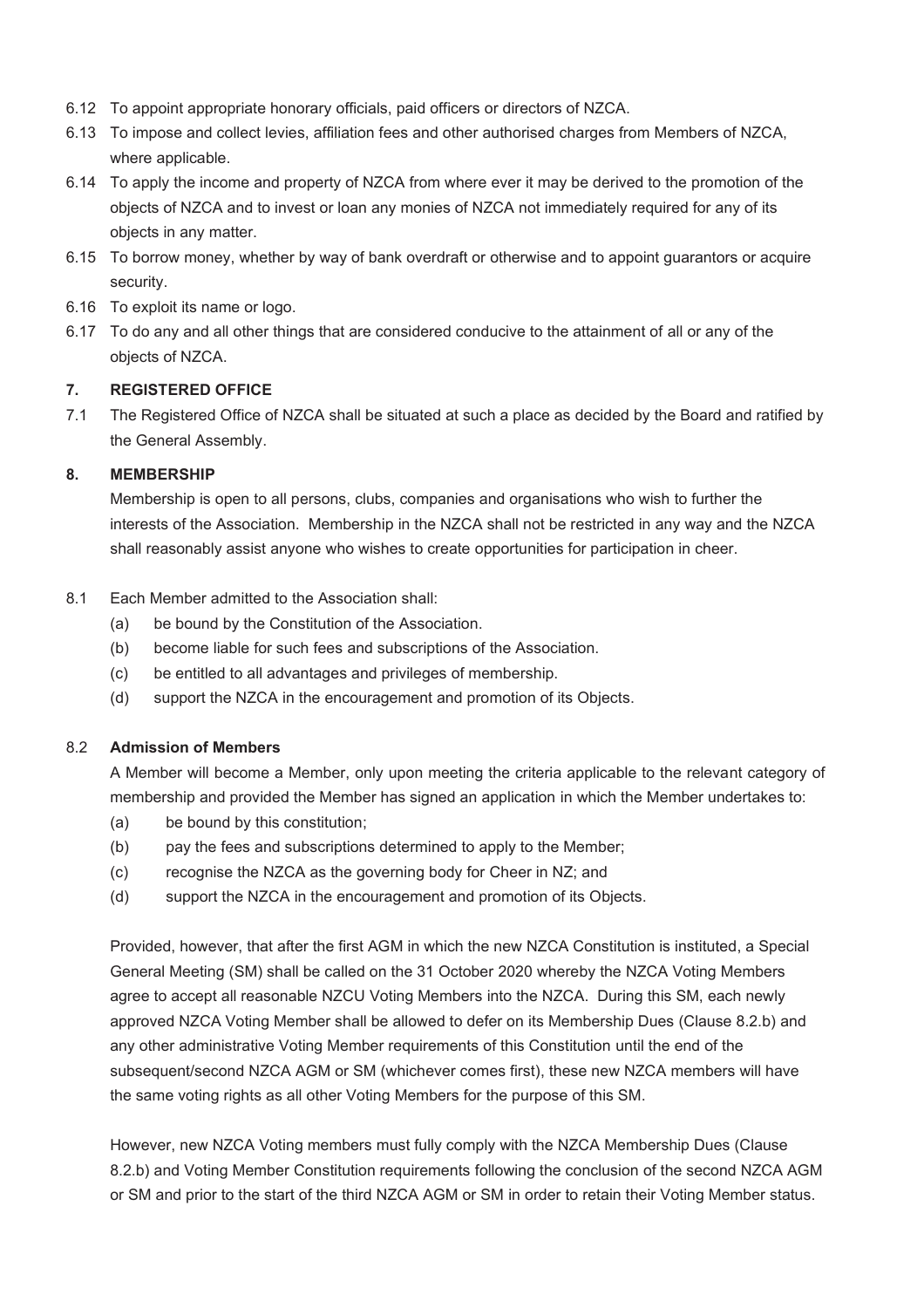Any NZCA Member applications approved in the second or subsequent AGMs and SMs will only gain NZCA Membership rights and privileges only at the conclusion of the respective AGM or SM where membership is granted, and within accordance of the membership requirements of this Constitution.

For the Previous Board Members, Voting Member status will only be retained at the conclusion of the first AGM or SM, should the Previous Board members apply for and be accepted as a NZCA Voting Member, as well as be eligible for Voting Member status within accordance with this Constitution. Following the first AGM or SM, all Previous Board Members accepted as NZCA Members (Voting or Non-Voting) must comply with Clause 8.2 and the entirety of this Constitution.

### 8.3 **Voting Membership**

The voting membership ("Voting Members") of NZCA shall consist of Club Members.

### 8.3.1 **Club Member**

This membership is open to any club, company, organisation or body that has an active competitive cheer programme in New Zealand. Additional requirements include, at minimum, one full calendar year (360 days) since the Club Member's first participation in a New Zealand cheer competition, and a minimum of 20 athletes within the Club's cheer programme. Each Club Member, regardless of its number of athletes or teams within its programme shall appoint one delegate as his or her representative to meetings. Once admitted a Club Member shall pay the NZCA membership annual fee for NZCA Club Member rights and privileges. A Club Member is entitled to vote, hold any office and enjoy the privileges of the Association. Admission as a Club Member shall be on the approval of the General Assembly.

### **8.4 Non-Voting Membership Categories**

#### 8.4.1 **Associate Member**

This membership is open to any club, company, organisation or body that has an active competitive cheer programme in New Zealand; or any company, organisation or body that actively hosts/administers a Cheer Competition event for competitive cheer programmes in New Zealand but does not wish to be a financial member and/or who may not yet be eligible for Club, School or Event Producer Membership. An Associate Member is entitled to attend meetings of the General Assembly but are not eligible to debate or vote. Admission as an Associate Member shall be on the approval of the Board by simple majority with ratification by the General Assembly.

### 8.4.2 **General Member**

This membership is open to any person, club, company, organisation or body that is a provider or supporter to the Cheer industry, including but not limited to Event Producers, Judges, Apparel Suppliers. General Members are permitted to attend any General Meeting on written application to the NZCA, but are not entitled to debate or vote. Admission as a General Member shall be on the approval of the Board by simple majority with ratification by the General Assembly.

### 8.4.3 **Participant Member**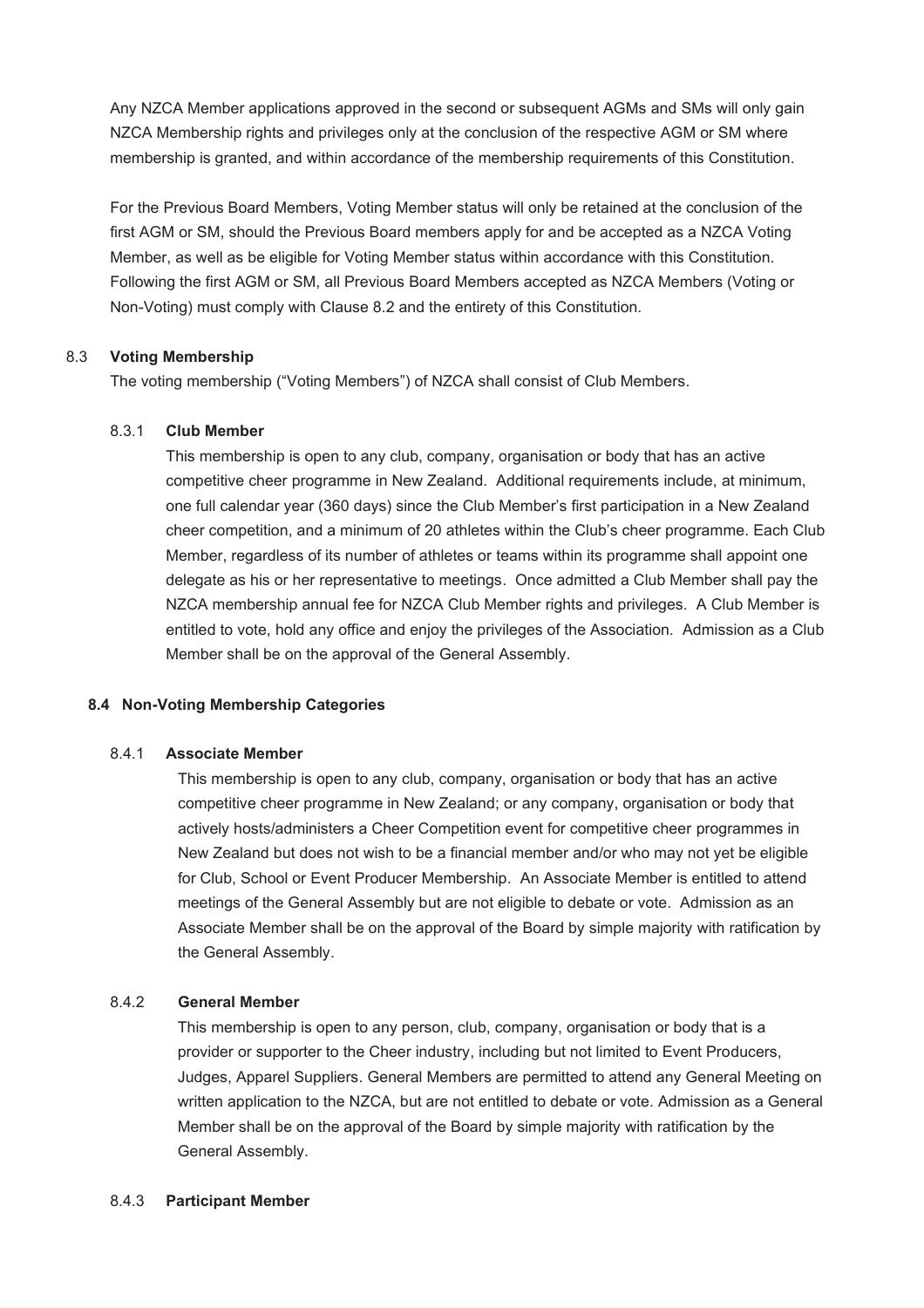An individual that is recognised by, and registered with, any Club Member will automatically become a Participant Member of the NZCA and is subject to the provisions of this Constitution. A Participant Member is permitted to attend any General Meeting on written application to the NZCA, endorsed by their Club Member, but is not entitled to debate or vote.

### 8.5 **Ceasing to be a Member**

A Member ceases to be a Member of the Association on:

- (a) resignation;
- (b) death;
- (c) the termination of their membership according to this Constitution;

(d) if a club, company, organization, body or registered society, being dissolved or otherwise ceasing to exist.

#### 8.6 **No Claim Against NZCA**

No Member whose membership ceases has any claim against the NZCA, Members, Board, officers, employees, and/or associated individuals, groups, organisations for damages or otherwise arising from cessation or termination of membership.

### 8.7 **Limited Liability Members**

Members have no liability in that capacity.

#### 8.8 **Non-Assignability**

Membership is personal to each Member. No Member shall, or purport to, assign the rights comprising or associated with membership to any other person and any attempt to do so shall be void.

# 8.9 **Suspension of Membership**

Membership, may be temporarily suspended by the General Assembly, or by unanimous vote of the Board, for any of the following reasons: repeated non-payment of dues, non-compliance of the Constitution, disregard for IOC policies, unethical conduct of business or business dealings, the unfair treatment of Athletes, or conduct unbecoming to the sport of Cheer. Such temporary suspension shall be automatically lifted at the conclusion of the next regular meeting of the General Assembly, unless otherwise determined by the General Assembly.

### 8.10 **Termination of Membership**

Membership of a Member may be terminated upon a three-quarters (3/4) vote of the General Assembly, for any of the following reasons: repeated non-payment of dues, non-compliance of the Constitution, disregard for IOC polices, unethical conduct of business or business dealings, the unfair treatment of Athletes, or conduct unbecoming to the sport of Cheer.

#### 8.11 **Member Subscriptions**

The Board will determine from time to time the amount (if any) payable by an applicant for membership and the amount (if any) of the annual subscription payable by each Member and the due dates for payment with the approval of the General Assembly. Each Member must pay the NZCA the amounts determined according to this clause.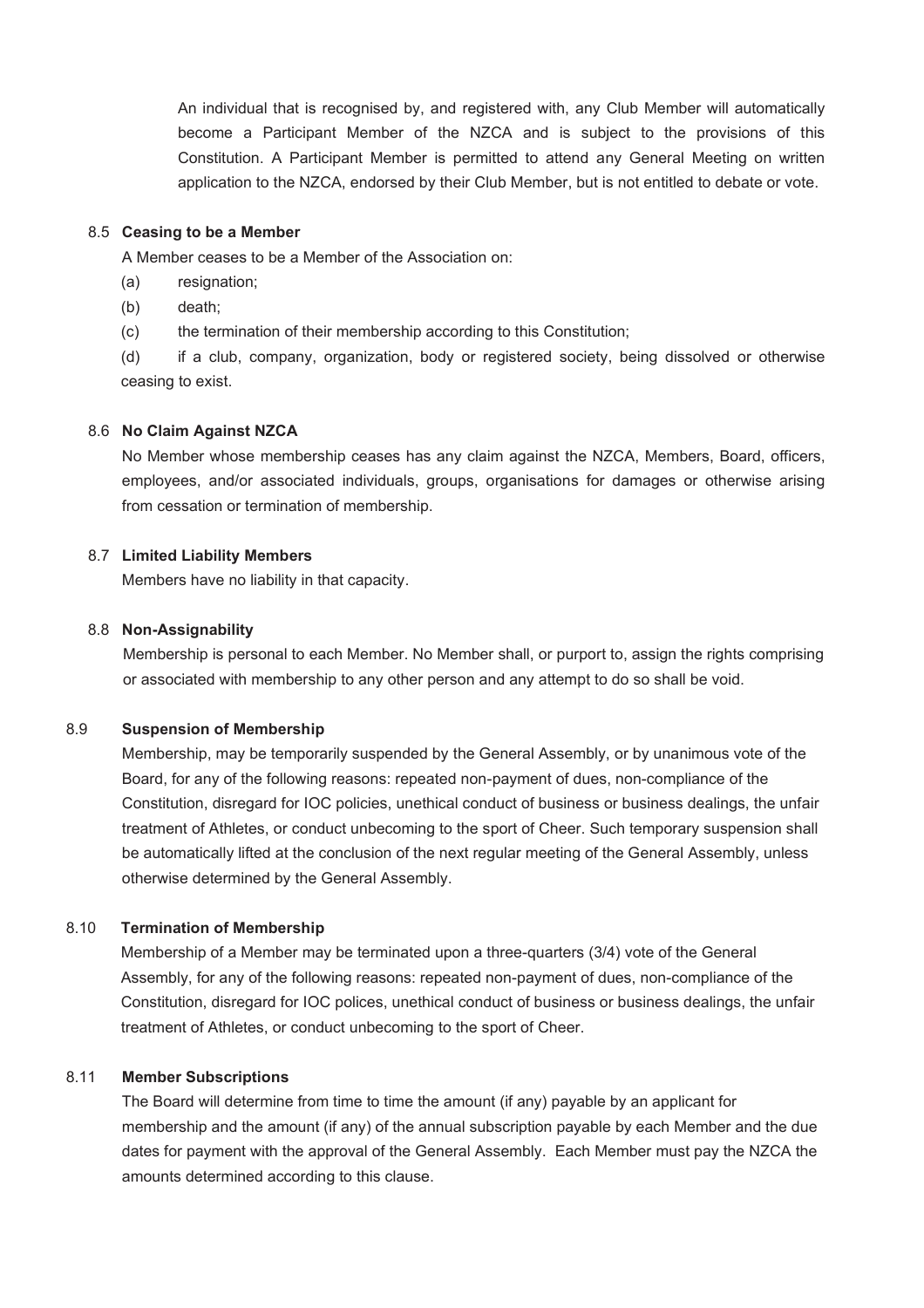# 8.12 **Non Payment Of Subscriptions**

Any Member falling into financial arrears with the NZCA may have their membership suspended by the Board, per clause 8.9, until acceptable arrangements have been made to meet the arrears. Whilst a Member is in arrears, its delegates shall not be entitled to vote at any meetings.

# **9. MISCONDUCT AND DISPUTES**

### 9.1 **Jurisdiction**

All Members will be subject to, and must submit to, the jurisdiction, procedures, penalties and appeal mechanisms of the NZCA as may be set out in the Constitution.

# 9.2 **Sanctions for Discipline of Members**

Any misconduct or alleged breach of the rules of the Constitution shall be dealt with by the Board adopting such procedure and imposing such sanctions as prescribed herein, subject to the approval of the General Assembly for any Member that has:

- (a) breached, failed, refused or neglected to comply with a provision of this Constitution,; or
- (b) acted in a manner unbecoming of a Member or prejudicial to the Objects and interests of the NZCA and/or Cheer; or
- (c) brought the NZCA or Cheer into disrepute shall be liable to the sanctions set out in this Constitution or any applicable By-law, including termination of Membership.

### 9.4 **Provisional Measures**

During investigatory or disciplinary proceedings under this clause, a respondent may not participate in Cheer, pending the determination of such proceedings (including any available appeal) unless the Board, subject to the approval of the General Assembly, decide continued participation is appropriate having regard to the matter at hand.

# **10. INDIVIDUAL MEMBERS NOT TO DERIVE PECUNIARY PROFIT**

- 10.1 No Individual Member or person associated with an Individual Member shall derive an income, benefit or advantage from NZCA where they can materially influence the payment of the income, benefit or advantage save where that income, benefit or advantage is derived from:
	- (a) Professional services to NZCA rendered in the course of business including the payment of salaries and wages charged at no greater rate than current market rates;
	- (b) Interest on money lent at no greater rates than current market rates.
- 10.2 In cases where clause 10.1 may apply, the Individual Member or associated person shall, if applicable, declare their interest and in any event shall not participate in any way in any decision or resolution concerning the matter.

# **11. MEETINGS OF THE GENERAL ASSEMBLY**

### 11.1 **Authority**

The General Assembly shall consist of Club Members as set out in clause 8. The General Assembly is the highest authority of the NZCA, and shall manage and supervise the affairs of the NZCA, including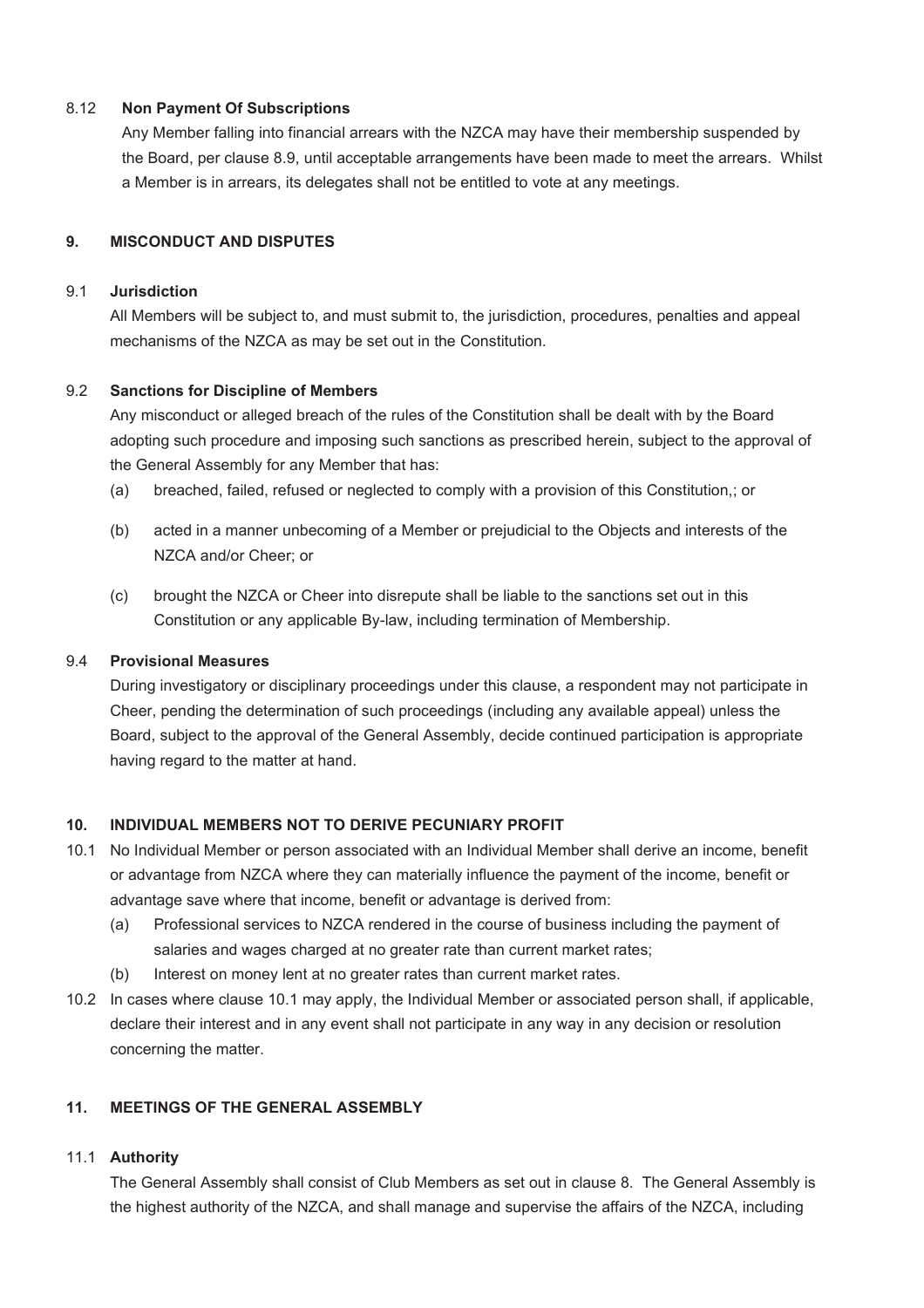overseeing the actions of the Board. The General Assembly shall have the authority to take any lawful act and shall have the exclusive authority to make all decisions.

# 11.2 **Voting**

Only paid-up Voting Members are entitled to vote at General Meetings of the NZCA. At all General Meetings of NZCA each Voting Member may send one delegate, within accordance of Clause 8, who must be the approved delegate by the Club Member they are representing and must be over 18 years of age.

# 11.3 **Annual General Meeting** (AGM)

- (a) Shall be held, at minimum, annual (one time a year) at a time and place determined by the Board and subject to approval by the Annual General Assembly.
- (b) The Board shall give Voting Members a minimum of one calendar month notice of the date and venue fixed for the AGM.
- (c) The business of the AGM shall be to:
	- (i) Ratify the location of the NZCA's principal office (Clause 7.1)
	- (ii) Admit NZCA members (Clause 8);
	- (iii) Establish membership dues (Clause 8.12);
	- (iv) Approve special fees and assessments;
	- (v) Approve the suspension of NZCA members (Clause 8.9);
	- (vi) Terminate the membership of NZCA members (Clause 8.10);
	- (vii) Elect Board Members (Clause 12.2);
	- (viii) Remove Board Members (Clause 12.4);
	- (ix) Approve the minutes of the previous AGM (Clause 11.9);
	- $(x)$  Provide a forum for discussion of topics concerning Cheer (Clause 5 & 6);
	- (xi) Approve the NZCA accounts, balance sheet and budget (Clause 16);
	- (xii) Approve NZCA depositary(ies) (Clause 16);
	- (xiii) Elect officers (Clause 14);
	- (xiv) Approve Grievance Procedure (Clause 5 & 6);
	- (xv) Amend the NZCA Constitution (Clause 20).

# 11.4 **Special General Meeting (SM)**

- (a) A Special General Meeting may be convened by the request of the Board or by any Voting Member with a written petition signed by at least two thirds of the Voting Membership. Applications must be in writing to the Board and set out the business to be transacted.
- (b) The business of a Special General Meeting shall be only such business of which due notice has been given in accordance with sub-clause (a) above.

# 11.5 **Notice of Meetings**

- (a) Notice convening an AGM or SGM of NZCA shall be issued by the Board giving 14 clear days notice in writing to each Voting Member at their last known email address and shall include the agenda, and any other relevant details that require prior consideration by the Voting Members.
- (b) Failure to give the required notice or circulate relevant details or the non-receipt of the required notice or details shall not invalidate the meeting.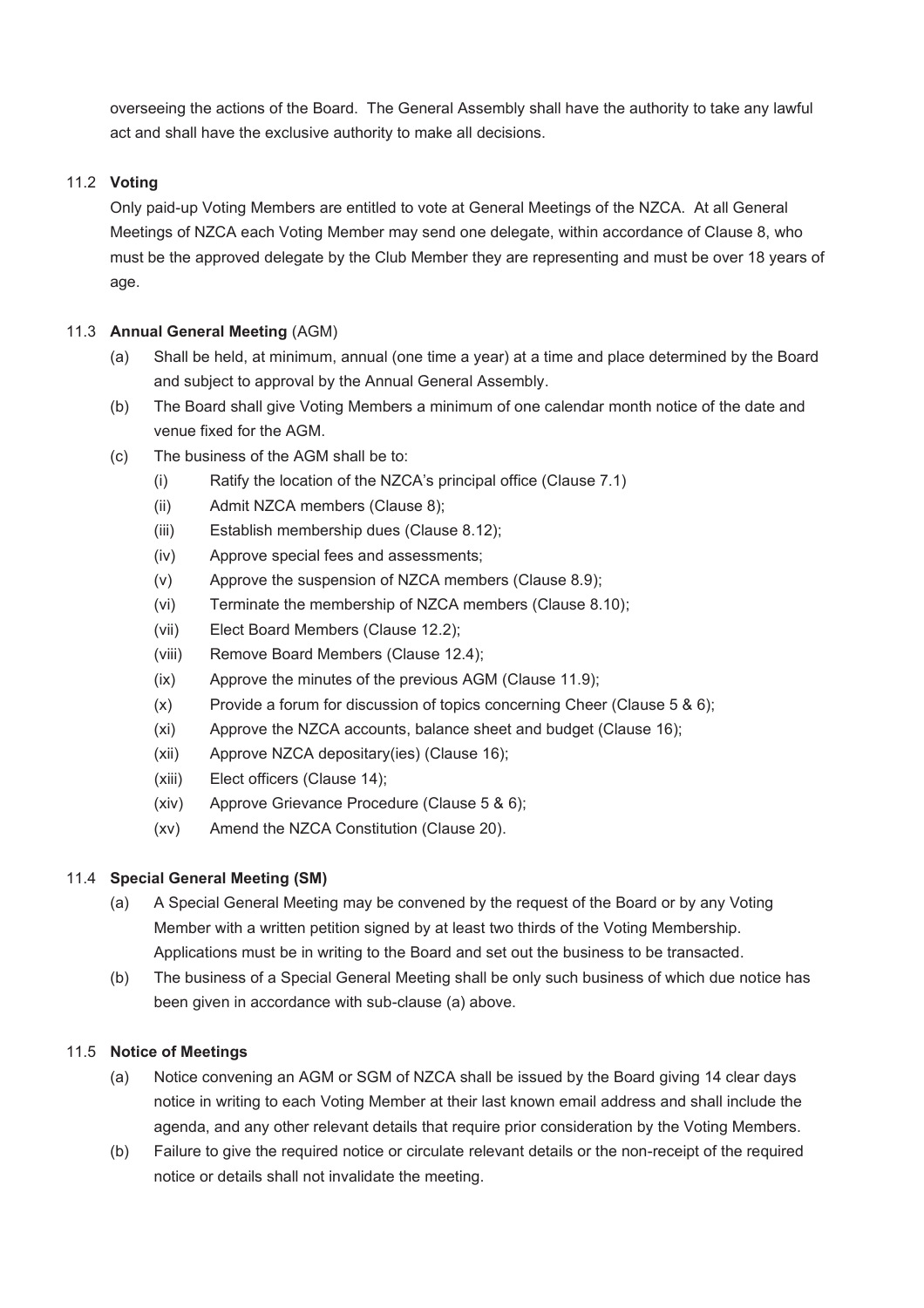### 11.6 **Quorum**

The quorum for meetings shall be the representation of at least 50% of the paid-up Voting Members. If, after thirty minutes from the appointed starting time, a quorum is not present, the meeting shall adjourn and shall reconvene after 7 days and before 14 days have expired, with the quorum at the reconvened meeting to be those Voting Members present.

### 11.7 **Chairperson**

Meetings will be chaired by the President or his or her nominee.

# 11.8 **Questions Decided by Majority**

A resolution is carried if a simple majority of the votes cast on the resolution is in favour of it. Where an equal number of votes are cast in favour of and against the resolution, the Chairperson will have the determining vote.

# 11.9 **Minutes**

Minutes of meetings will be distributed within 60 days to each Voting Member and shall be approved by the General Assembly at the start of the subsequent AGM or SM.

# 11.10 **Electronic Voting**

Voting by electronic communication at General Meetings may be permitted from time to time in such instances as the Board may determine subject to approval of the General Assembly.

### 11.11 **Resolutions not in General Meeting**

If all Voting Members entitled to vote sign a document containing a statement that they are in favour of a resolution in terms set out in the document, a resolution in those terms is deemed to have been passed at a General Meeting of the NZCA held at the time on which the document was signed by the last Voting Member entitled to vote. For the purposes of this clause, 2 or more separate documents containing statements in identical terms each of which is signed by 1 or more Voting Members entitled to vote are deemed together to constitute one document containing a statement in those terms signed by those Voting Members on the respective days on which they signed the separate documents; and a facsimile transmission or other form of visible or other electronic communication purported to be signed by a Voting Member for the purpose of this clause is deemed to be a document in writing signed by that Voting Club Member.

# **12. BOARD OF DIRECTORS**

### 12.1 **General Powers**

The Board of Directors ("Board") shall have those powers that are not attributed by the law or this Constitution to the General Assembly or another body of the NZCA. Actions taken by the Board or officers pursuant to the Constitution shall constitute the acts of the NZCA and have full binding effect.

### 12.2 **Number, Election, Tenure, and Qualification**

12.2.1 **Number:** The Board shall consist of seven (7) persons.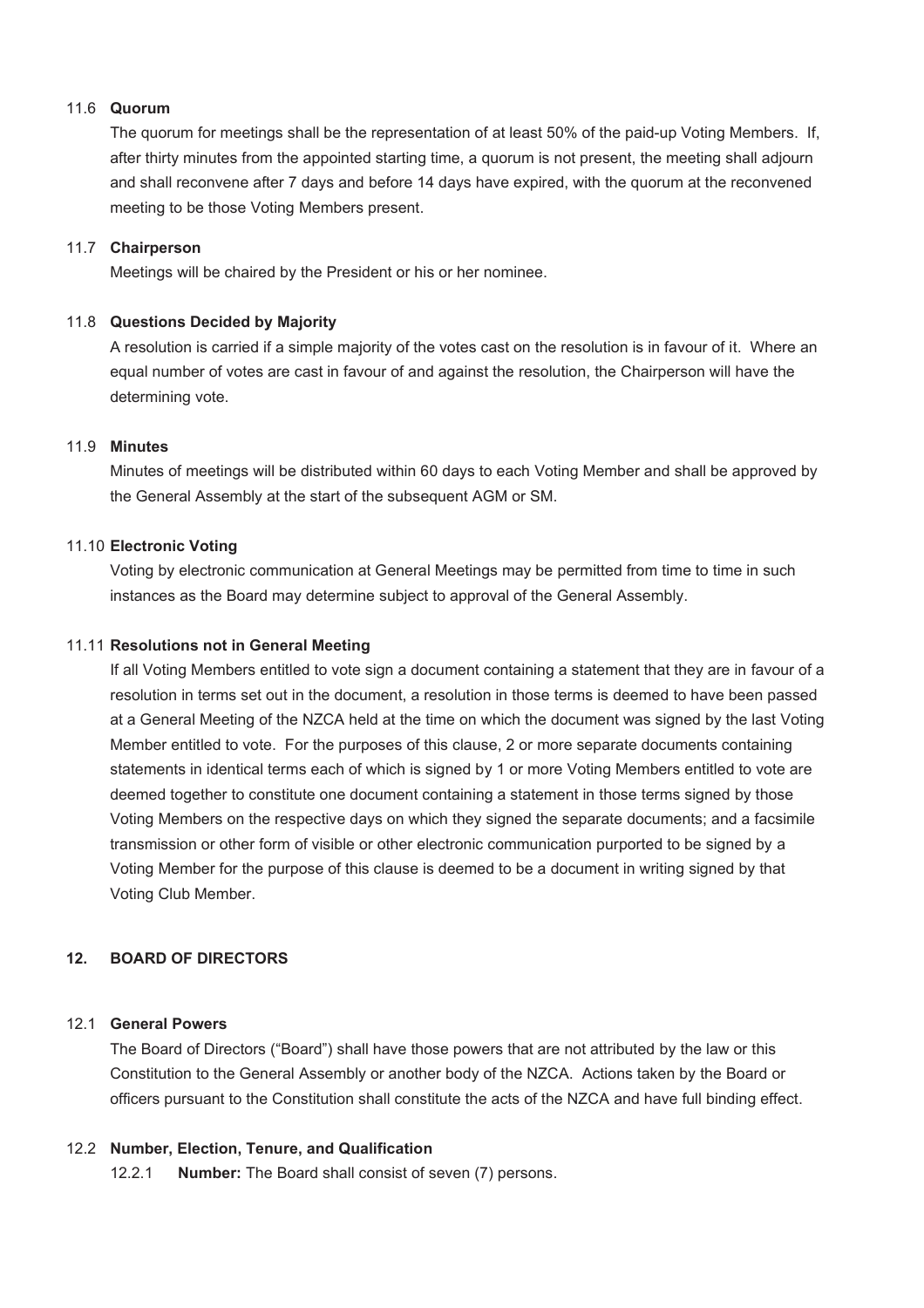- 12.2.2 **Election:** The Board shall be elected by the General Assembly as follows every Quadrennium at the regular annual meeting of the General Assembly:
- (a) Three (3) Regional North Island Club Board members to be chosen from the recommendations of NZCA Club Members located on the North Island.
- (b) One (1) Regional South Island Club Board Member to be chosen from the recommendation of NZCA Club Members located on the South Island.
- (c) One (1) At-Large Event Producer Board Member shall be recommended by the outgoing Board. If the General Assembly does not elect an individual recommended by the Board, the Board shall recommend an additional individual for election, and this process shall be repeated until the General Assembly elects an individual recommended by the Board.
- (d) One (1) At-Large Technical Board Member shall be recommended by the outgoing Board. If the General Assembly does not elect an individual recommended by the Board, the Board shall recommend an additional individual for election, and this process shall be repeated until the General Assembly elects an individual recommended by the Board.
- (e) One (1) At-Large Athlete Board Member shall be recommended by the outgoing Board. If the General Assembly does not elect an individual recommended by the Board, the Board shall recommend an additional individual for election, and this process shall be repeated until the General Assembly elects an individual recommended by the Board.
- 12.2.3 **Term:** Each Board Member shall serve for a term of four (4) years and shall have no limitation to the number of additional terms that he or she may serve. The terms of one-half (1/2) of the Board shall expire every two (2) years. A Board Member shall hold office until his or her successor shall have been elected and qualified, or until his or her earlier death, resignation, or removal.

Provided, however, that beginning in the Quadrennium in which the new NZCA Constitution is instituted, the Board is first elected as set forth in this Section 12.2, one-half (1/2) of the Board Members shall hold office for a term of two (2) years; After the completion of these initial terms, each Board Member shall serve for a term of four (4) years. Furthermore, provided, that at the first AGM in which the new NZCA Constitution is instituted the following board member positions are kept open until voting can occur at the transitional Special General Meeting being held on 31 October 2020. The Board positions open for voting will be one (1) Regional North Island Club Board Member; one (1) At Large Technical Board Member; one (1) At Large Athlete Board Member.

### 12.3 **Vacancies**

 If a vacancy occurs on the Board, it shall be filled by the same manner in which that Board Member was elected prior to the occurrence of such vacancy, and the person elected to fill the vacancy shall serve for the remaining unexpired portion of the term in question, or until his or her earlier death, resignation, or removal.

# 12.4 **Removal**

A Board Member may be removed by the General Assembly. Any vacancy due to removal shall be filled pursuant to Section 12.3.

### 12.5 **Ex-Officio and Non-Voting Advisory Board Members**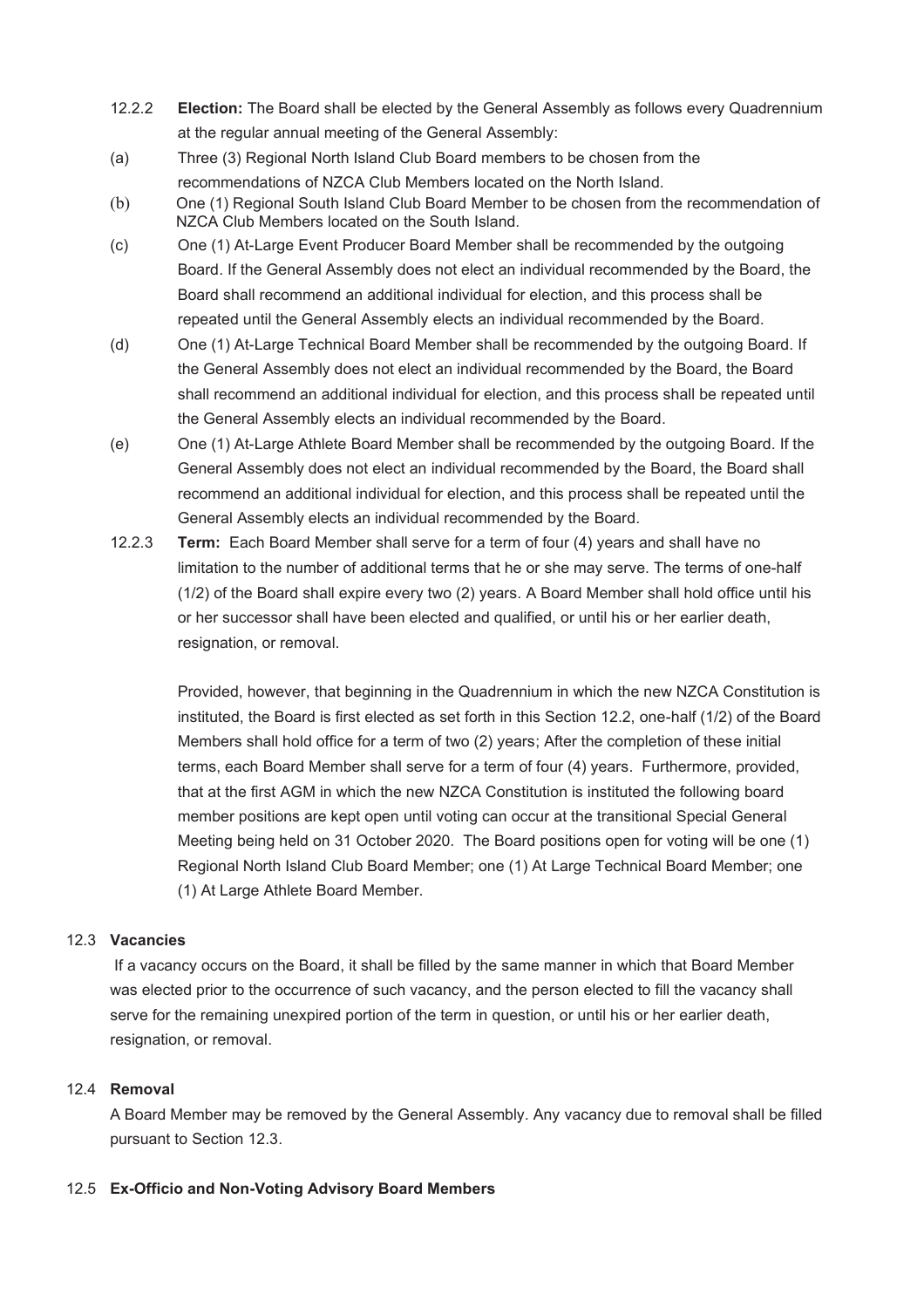The Board may designate any number of persons as ex-officio or advisory Board Members, and each such category or classification shall have such rights and privileges as the Board may determine; provided however, that no ex officio or advisory Board Member shall have the right to vote and that the number of ex officio or advisory Board Members shall be less than the number of elected Board **Members** 

#### 12.5 **Meetings**

The Board shall meet at least annually. At least ten (10) days written notice must be provided prior to the annual meeting of the Board by the President, Secretary General, or Board Member(s) who called the meeting. The Board may provide by resolution the time and place for the holding of additional regular meetings without notice other than such resolution. The Board shall review any interim action taken by the the Board or officers on behalf of the Board at each meeting of the Board.

#### 12.6 **Special Meetings**

Special meetings of the Board may be called by the President, individually, or by either the President or the Secretary General at the request of the Board. Notice of any special meeting of the Board shall be provided at least ten (10) days prior to the meeting.

### 12.7 **Action by Consent**

Any action which may be taken at a meeting of a governing body (other than the General Assembly) may be taken without a meeting if consent in writing setting forth the action so taken shall be signed by a majority (or such greater proportion of such governing body as provided in this Constitution) of the members of such governing body. Provided however, that prompt notice (as set forth in this Article) of any such action shall be provided to the members of such governing body who did not sign such consent.

#### 12.8 **Compensation**

Board Members shall serve without compensation, and no member of the Board shall receive any pecuniary benefit from the NZCA in his or her capacity as a member of the Board except reimbursement for actual expenses incurred in connection with the business of the NZCA, to the extent such expenses are determined to be reasonable by the Board.

#### 12.9 **Powers**

No Board Member, officer (other than the President, as set forth below in this Section), or employee of the NZCA shall have the power to incur any indebtedness on behalf of the NZCA in excess of Five Hundred Dollars (\$500.00) unless he or she has obtained advance authorization to do so by the Board. The President shall have the power to incur indebtedness on behalf of the NZCA in excess of Five Hundred Dollars (\$500.00) for any one transaction, but shall not have the power to incur indebtedness on behalf of the NZCA in excess of One Hundred Thousand Dollars (\$100,000.00) for any one transaction unless he or she has obtained advance authorization to do so by the Board.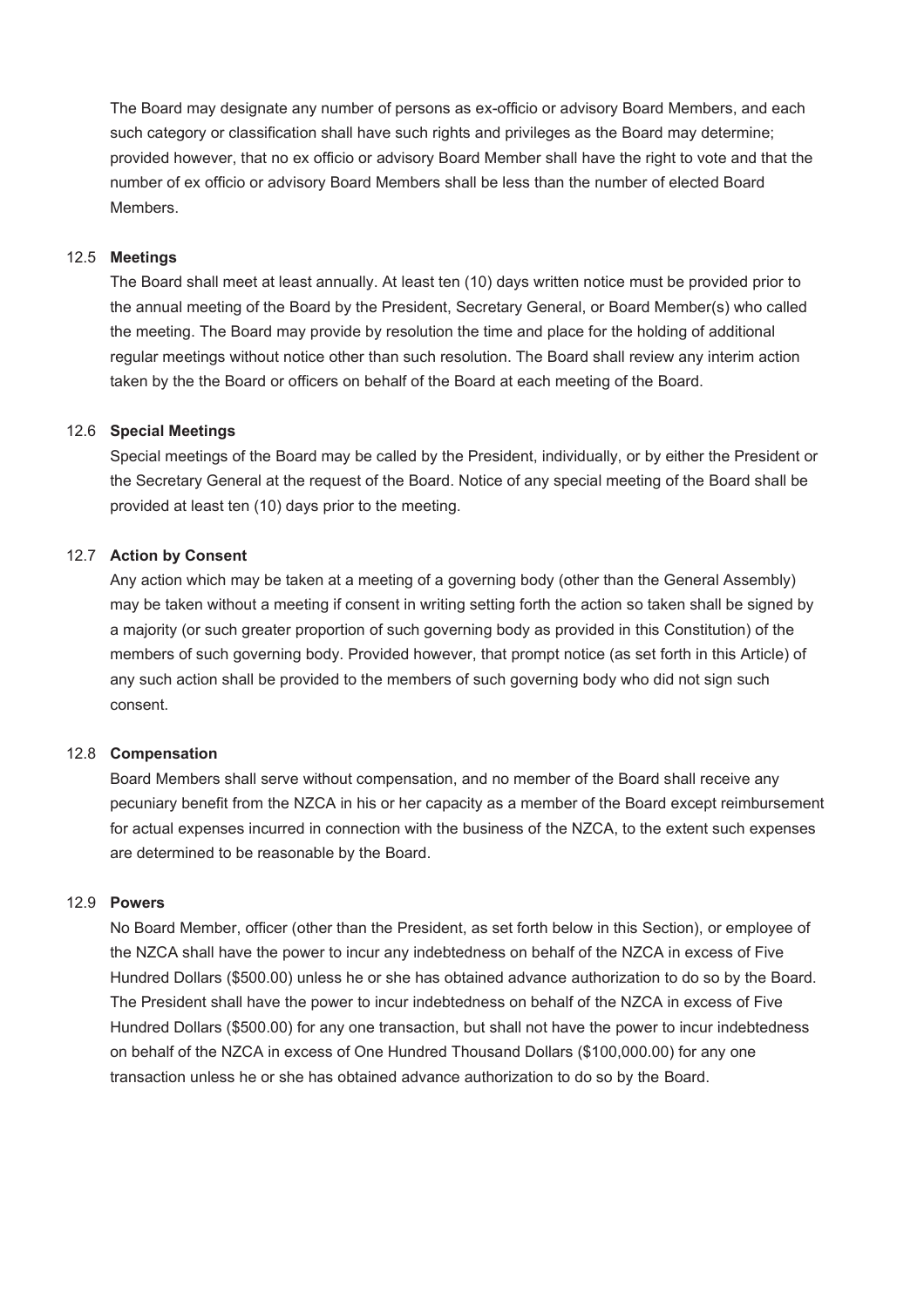# **13. OFFICERS**

### 13.1 **Officers**

The officers of the NZCA shall be a President, Vice President, a Secretary General, Treasurer and such other officers as shall be recommended by the Board and elected by the General Assembly. The President and Vice Presidents shall be elected from members of the Board; no such requirement shall apply for any officer other than the President and Vice Presidents. No Board Member may serve in more than one (1) elected capacity as an officer.

# 13.2 **Officers Duties**

Officers shall have specific responsibilities, obligations, and duties associated with their positions. Their titles, duties, obligations, and other responsibilities, will include, without limitation, the following:

### 13.3.1 **President**

The President shall preside at all meetings of the General Assembly and the Board and shall be the principal executive officer of the NZCA. The President shall have the responsibility to supervise and manage the organization's business and conduct such business as deemed necessary and appropriate when the Board and General Assembly are not in session. He/she may sign, with the Treasurer, Secretary General, or any other proper officer of the NZCA authorized by the Board or General Assembly, any deeds, mortgages, bonds, contracts, or other instruments which such governing body has authorized to be executed, except in cases where the signing and execution thereof shall be expressly delegated by the General Assembly or by this Constitution or by law to some other officer or agent of the NZCA; and in general he or she shall perform all duties incident to the office of President and such other duties as may be prescribed by the Board or General Assembly from time to time.

#### 13.3.2 **Vice President**

In the absence of the President or in the event of his or her inability or refusal to act, the Vice President, shall perform the duties of the President, and when so acting shall have all the powers of and be subject to all the restrictions upon the President. Any Vice President shall perform such other duties as from time to time may be assigned to him or her by the President, the Board or General Assembly.

### 13.3.3 **Secretary General**

The Secretary General shall keep the minutes of the meetings of the General Assembly and the Board in one (1) or more books provided for that purpose; supervise the distribution of the minutes and any reports; give all notices in accordance with the provisions of the Constitution or as required by law; be custodian of the corporate records; and, in general, perform all duties incident to the office of Secretary General and such other duties as from time to time may be assigned by the President, the Board, or General Assembly.

#### 13.3.4 **Treasurer**

The Treasurer shall have charge and custody of and be responsible for all funds and securities of the NZCA; receive and give receipts for moneys due and payable to the NZCA from any source whatsoever, and deposit all such moneys in the name of the NZCA in such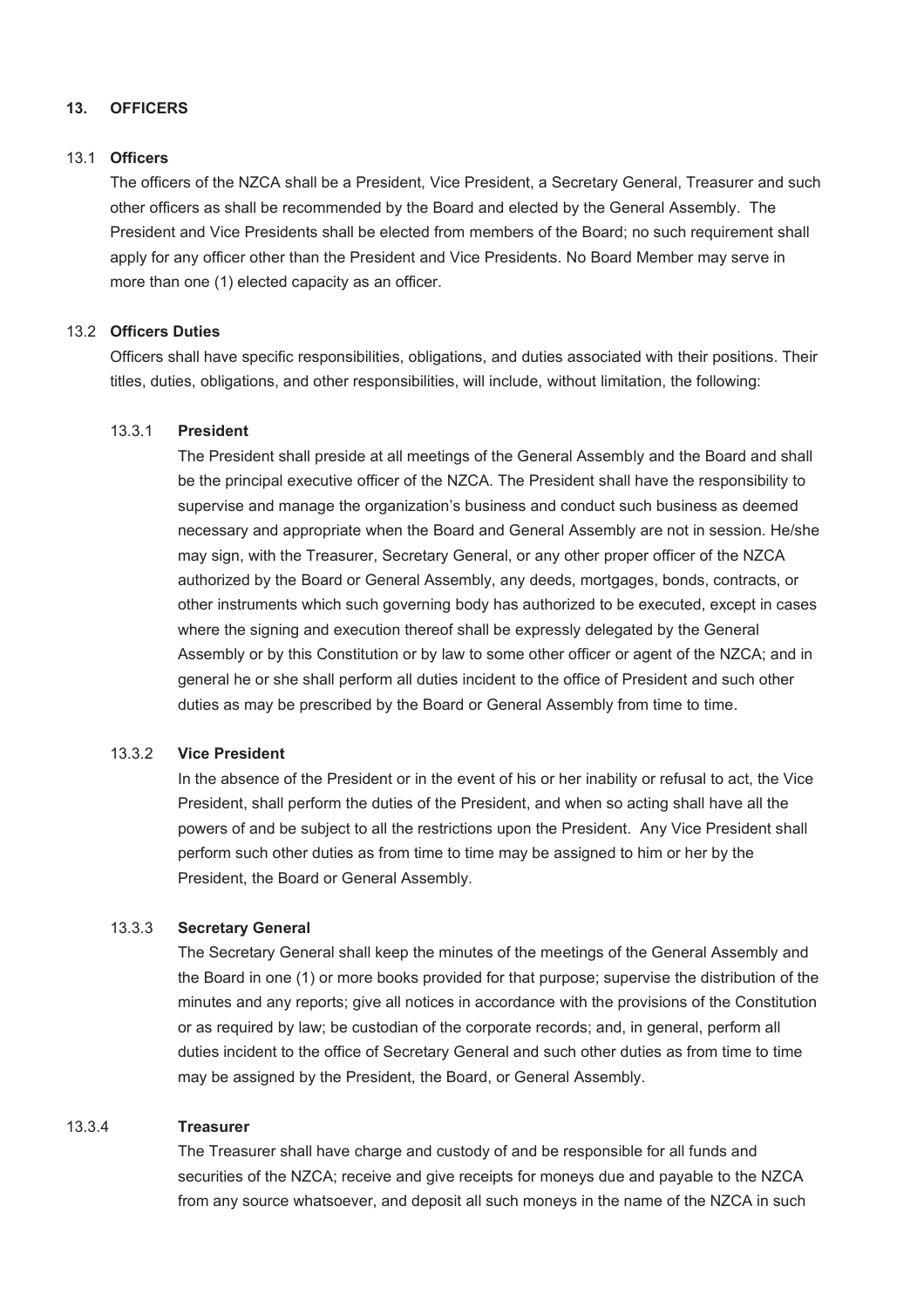banks, trust companies, or other depositaries as shall be selected; and in general perform all the duties incident to the office of Treasurer and such other duties as from time to time may be assigned by the President, the Board or General Assembly. The Treasurer shall make a written report of the finances of the NZCA at each regular meeting of the General Assembly, and at such other time(s) as shall be required.

#### 13.4 **Term**

Officers and Directors will remain in Term for four (4) years. There shall be no limitation to the number of additional terms that he or she may serve.

### 13.5 **Election**

Election of officers shall be held every four years at the annual general meeting of the General Assembly. The outgoing Board shall recommend officers for election by the General Assembly. If the General Assembly does not elect an individual recommended by the Board, the Board shall recommend an additional individual for election, and this process shall be repeated until the General Assembly elects an individual recommended by the Board. Each officer shall hold office until his or her successor shall have been duly elected and qualified, or until his or her earlier death, resignation, or removal.

### 13.6 **Alternate Year Election**

For governance consistency purposes board elections will be staggered on alternate years. With elections for Vice President and Treasurer being on odd years and the President and Secretary officer elections taking place on even years.

### **14 EXECUTIVE COMMITTEE**

#### 14.1 **Composition**

The Executive Committee ("Executive") will consist of the following members:

- (a) President;
- (b) Immediate Past President of the NZCA;
- (c) Vice President;
- (d) Secretary General; and
- (e) Treasurer.

The President, at his or her discretion and with the approval of the Board, may also add other individuals as non-voting members that are necessary and needed to support the work of the NZCA. A member of the Executive serving by virtue of his or her role as an officer of the NZCA shall cease to act as an Executive Committee member at any time he or she ceases to hold such office. A member of the Executive who is appointed by the President will cease to act as an Executive Committee member at the time prescribed in the President's appointment (if any). In addition, a member of the Executive who is appointed by the President may be removed for cause at the discretion of the Board or General Assembly.

### 14.2 **Chair**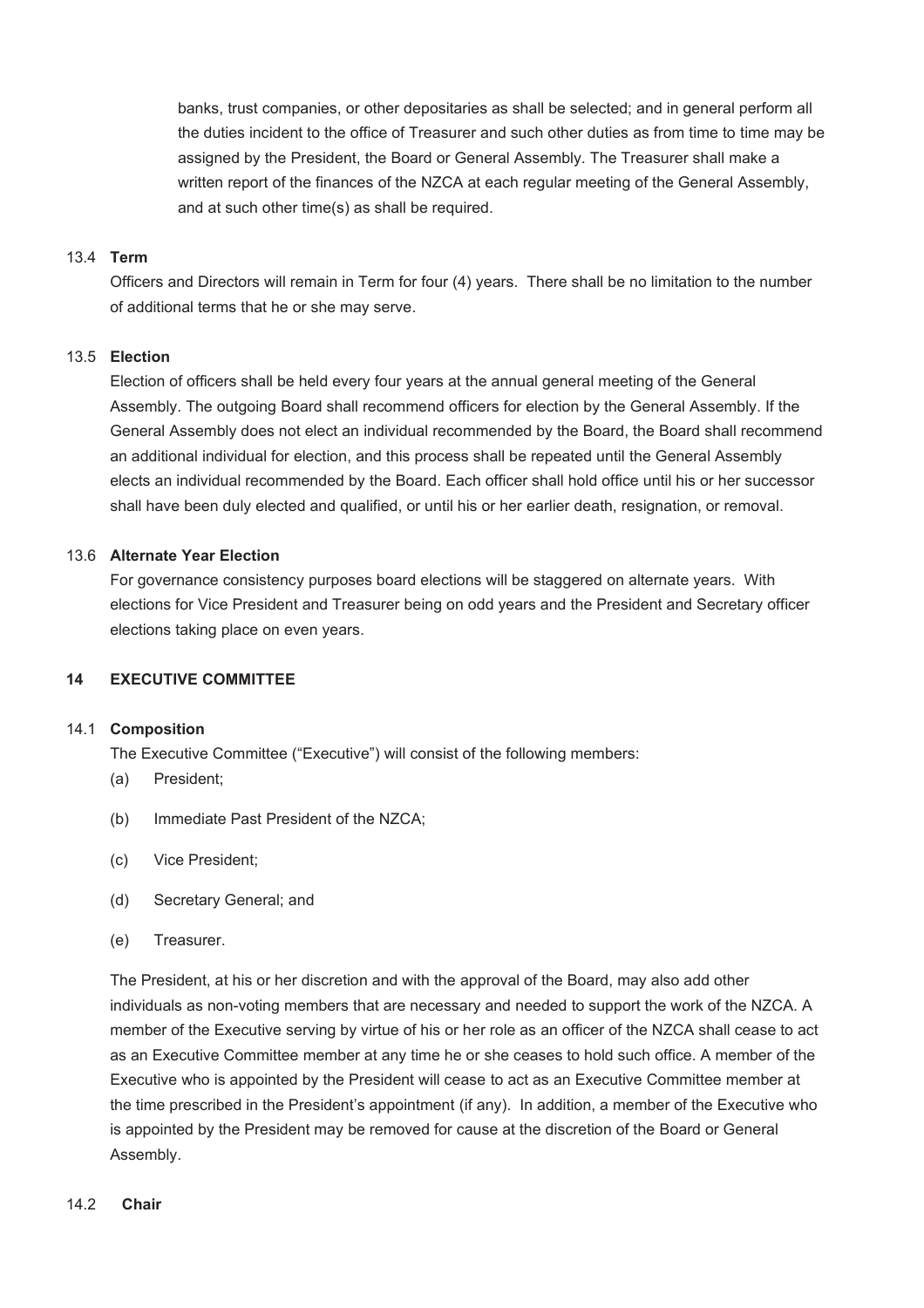The Board shall be chaired by the President.

#### 14.3 **Size**

The Executive shall not increase or decrease in size due to the election of additional officers, or due to the removal of any officer. Any increase or decrease in the size of the Executive shall be by the General Assembly.

### 14.4 **Actions**

The Executive shall review and conduct all organization business between the meetings of the Board. The Executive shall, subject to the establishment of policies and operating principles by the Board, (i) act on behalf of the Board between meetings (except for those actions specifically delegated to the Board herein), and (ii) carry out the day-to-day affairs of the NZCA.

#### 14.5 **Meetings of the Executive**

There shall be at least one (1) annual meeting of the Executive, which may take place during the meeting of the General Assembly in those years in which the General Assembly meets. A regular annual meeting of the Executive shall be held without notice other than this Constitution. The Executive may provide by resolution the time and place for the holding of additional regular meetings without notice other than such resolution.

### 14.6 **Special Meetings**

The President has the right to call a special meeting of the Executive with the approval of the Executive by a two-thirds (2/3) vote. Notice of any special meeting of the Executive shall be provided at least ten (10) days prior to such meeting.

### 15 **ADDITIONAL PROCEDURES REGARDING ACTIONS AND MEETINGS OF GOVERNING BODIES**

#### 15.1 **Quorum**

A majority of the voting members of a governing body must be present at a meeting to constitute a quorum of such governing body, but if less than a majority is present, a majority of such members present at such meeting may adjourn the meeting without further notice.

# 15.2 **Manner of Acting**

Except as otherwise provided in this Constitution, in the exercise of any of the powers herein given to a governing body, the act of a majority of the voting members of the governing body present at a meeting at which a quorum is present shall be the act of such governing body, and all actions of such governing body shall be taken either by resolution at a meeting or by written record without a meeting.

### 15.3 **Action by Consent**

Any action which may be taken at a meeting of a governing body (other than the General Assembly) may be taken without a meeting if consent in writing setting forth the action so taken shall be signed by a majority (or such greater proportion of such governing body as provided in this Constitution) of the members of such governing body. Provided however, that prompt notice (as set forth in this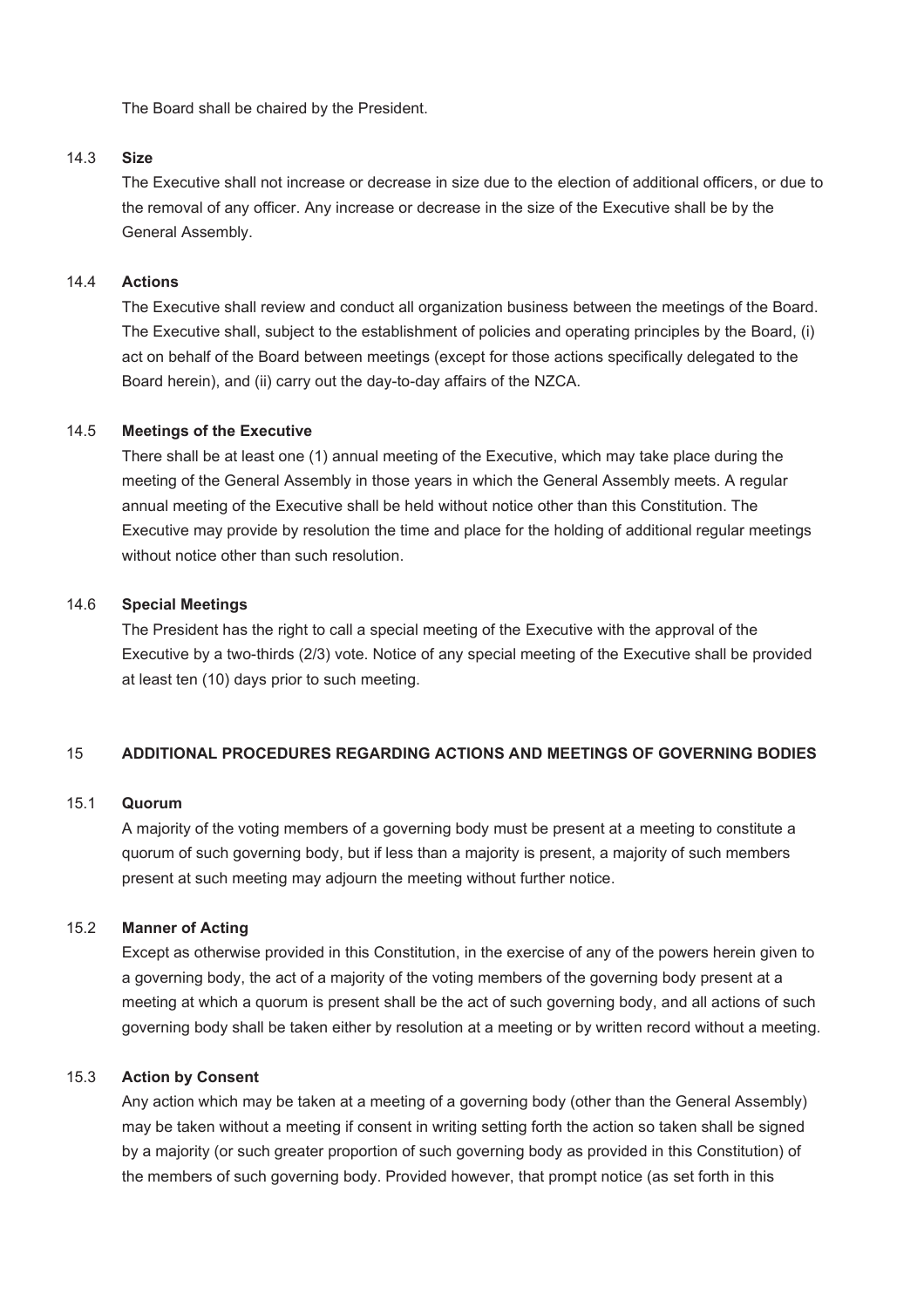Article) of any such action shall be provided to the members of such governing body who did not sign such consent.

#### 15.4 **Proxy**

A member of a governing body who is not present at a meeting may authorize, by a written signed instrument which shall be submitted to the Secretary General prior to any vote, another member of such governing body to vote on his or her behalf. Such authorization shall only be valid for one (1) meeting, and a new authorization must be signed for each subsequent meeting and shall be retained by the Secretary General with the meeting minutes. No member of a governing body may vote by proxy at a meeting other than as set forth above in this Section. Provided, however, that if the urgency of the case requires such action, the Executive (or, in the case of a meeting of the Executive, the President) may authorize an alternate proxy procedure in its discretion.

#### 15.5 **Meetings**

15.5.1 **General Assembly:** Members of the General Assembly shall be present at the meetings of such governing body, and participation by means of conference telephone, videoconference, or similar communications equipment is not authorized. Electronic voting systems are acceptable, unless members of the General Assembly holding one-half (1/2) of the voting power reject such a method.

15.5.2 **Other Governing Bodies:** Members of a governing body, other than the General Assembly, may participate in a meeting of such governing body by means of conference telephone, videoconference, or similar communications equipment by which all persons participating in the meeting can hear each other at the same time. Such participation shall constitute presence in person at the meeting for purposes of a quorum and voting. Such governing body shall have the power to transact its business (including voting) by mail, electronic mail, telephone, facsimile, or any combination of these methods, if in the judgment of the Executive (or, in the case of business of the Executive, the President), the urgency of the case requires such action; but if members of such governing body holding one-half(1/2) of the voting power of the governing body indicate their unwillingness to decide such a matter in such manner, the President must call a meeting of the Board or obtain a resolution of the Board to determine the question at issue.

#### 15.6 **Notice**

#### 15.5.1 **Manner**

Whenever any notice is required to be given by law or under the provisions of the Certificate of Formation or the Constitution of NZCA, it shall include the agenda of the meeting and be by written notice delivered personally or sent by mail, electronic mail, or facsimile to each member of the relevant governing body at his or her address as shown by the records of NZCA. If mailed, such notice shall be deemed to be delivered when deposited in the New Zealand mail so addressed with postage thereon prepaid. If notice be given by electronic mail or facsimile, notice shall be deemed to be delivered upon confirmation of receipt. Any member of the relevant governing body may waive notice of any meeting in writing. All such written waivers shall be filed with the minutes of such meeting. The attendance of a member of the relevant governing body at any meeting shall constitute a waiver of notice of such meeting, except where a member of the relevant governing body attends a meeting for the express purpose of objecting to the transaction of any business because the meeting is not lawfully called or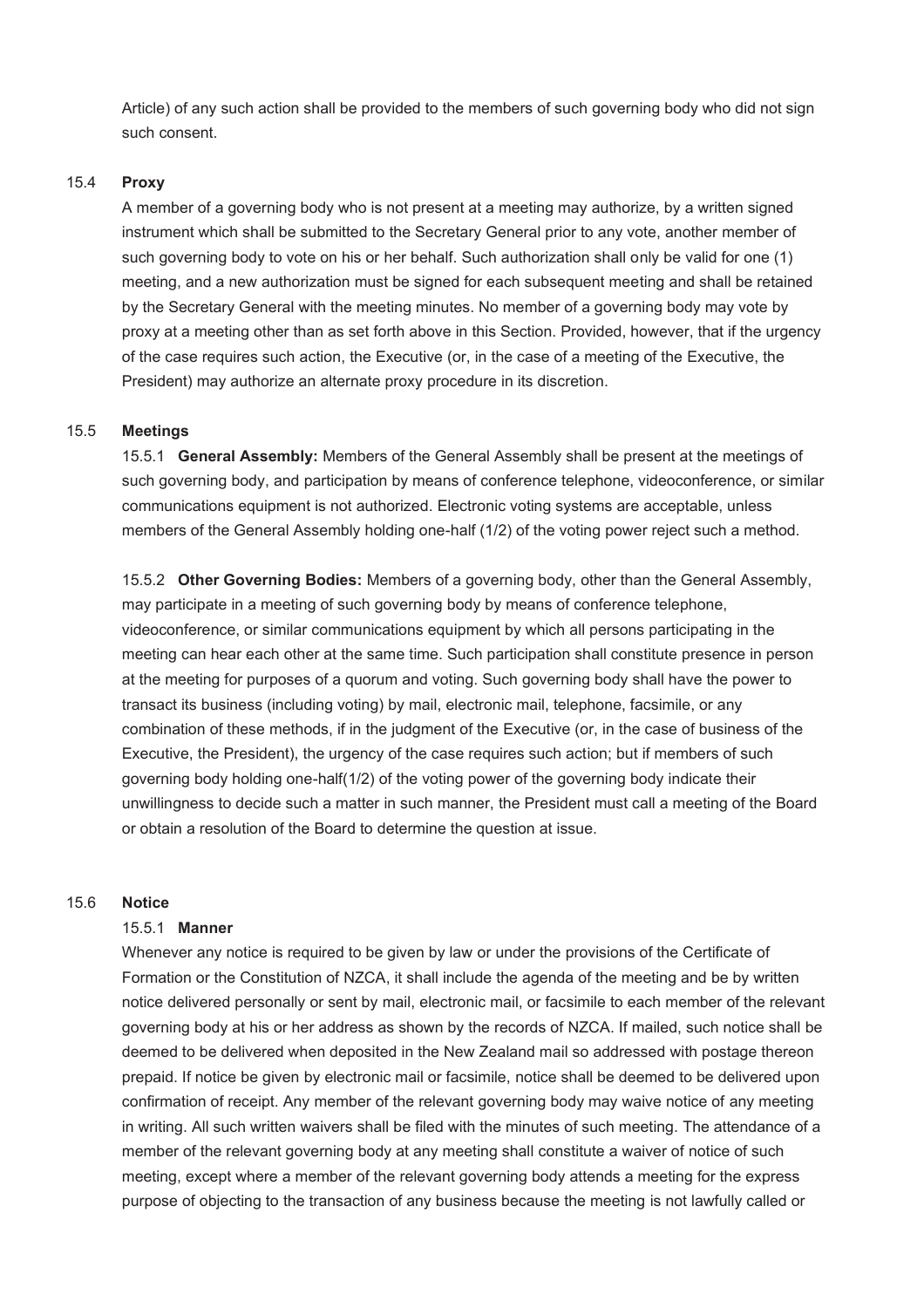convened. Neither the business to be transacted at, nor the purpose of, any regular or special meeting of the relevant governing body need be specified in the notice or waiver of notice of such meeting, unless specifically required by law or by this Constitution.

### 15.6.2 **Waiver**

Whenever any notice is required to be given by law or under the provisions of this Constitution, a waiver thereof in writing signed by the person or persons entitled to such notice, whether before or after the time stated therein, shall be deemed equivalent to the giving of such notice.

# 15.7 **Majority Vote**

Except as otherwise provided in this Constitution, voting within the NZCA must take place in such a way that the elections and decisions are made by a majority (more than 50 percent) of the votes cast. If there are more than two choices being voted upon, the final action will require a simple majority of the votes. If, after the votes are recorded, no one choice has received a majority of the votes cast, the choice that attained the least amount of votes (fewest votes) will be eliminated and will not move into the next round of votes. The vote will be repeated for those choices remaining. This will be repeated until a choice receives a majority of the votes cast. If the least amount of votes is attained by two or more choices (i.e., a "tie") there will be a vote that will only include those choices. After that vote, the choice with the fewest votes will be eliminated. If the procedure set forth in this Section fails to result in a choice receiving a majority of the votes cast, the Board shall determine an alternate procedure by which the vote shall be held (or, in the case of Board votes, the President shall make this determination).

# 15.8 **Communication Procedures**

 The NZCA shall use reasonable means to communicate and disseminate information among the members of a governing body. Communication via electronic mail and electronically may be normal and considered an acceptable method and manner to deliver information to the members of a governing body.

# **16. FINANCE**

16.1 **Financial Year**: The financial year of NZCA begins on 1 April of every year and ends on 31 March of the next year.

# 16.2 **Accounts**

- (a) All monies received by the NZCA will be deposited in such bank accounts determined by the board.
- (b) Any cheques, drafts or other negotiable instruments shall be signed and counter-signed on behalf of NZCA by a minimum of two of three signatories (or a minimum of 2/3 of the Board appointed signatories should their number be greater than three persons) appointed by the Board..
- (c) Any endorsement of any cheques, drafts or other negotiable instruments that may be required shall be endorsed on behalf of NZCA by signatories, in accordance with the signatory requirement of Section 16.2(a), appointed by the Board.
- 16.3 **Transactions:** NZCA, by a special majority resolution at a General Meeting, Special General Meeting or an electronic ballot of Voting Members, the Board may: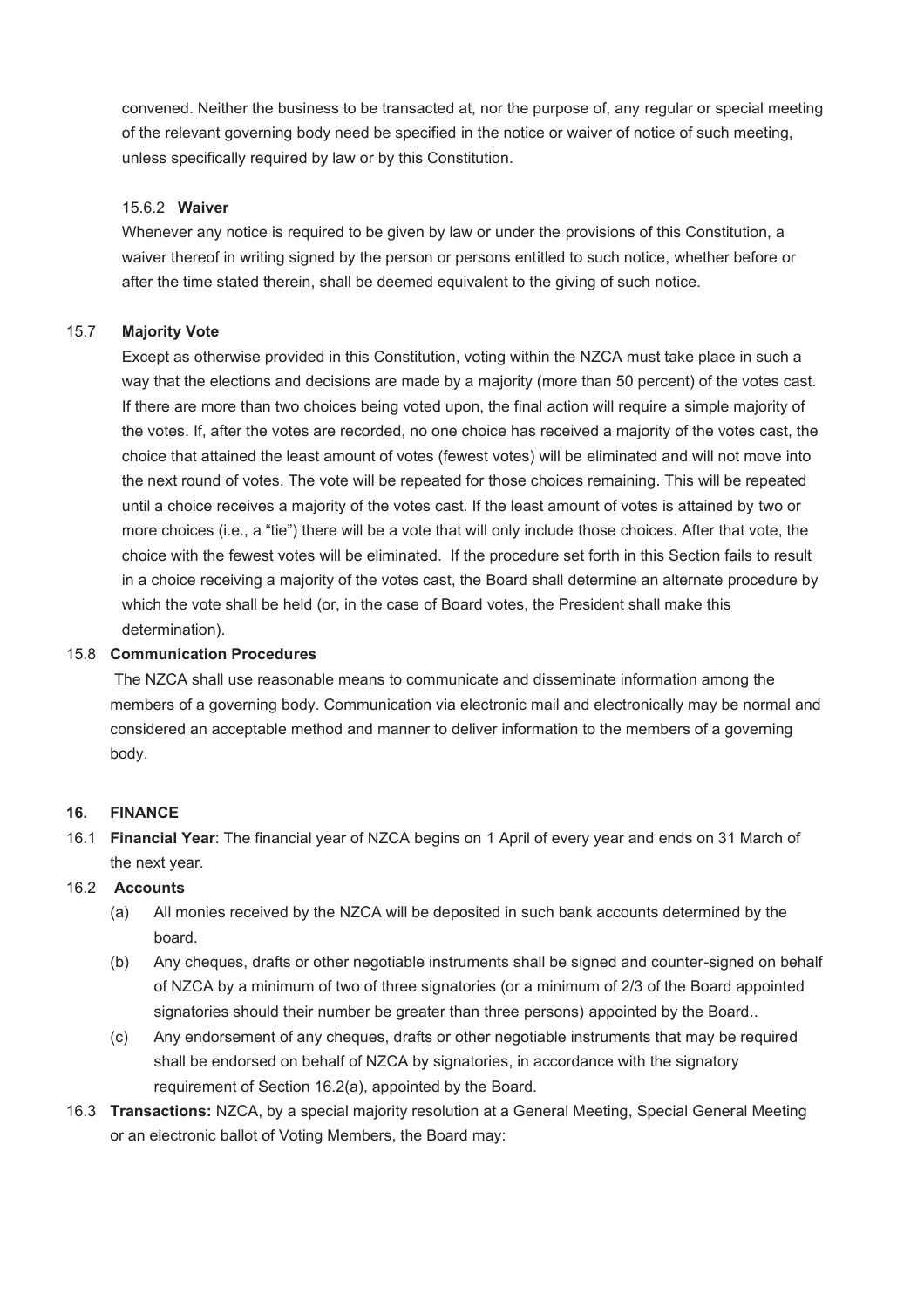- (a) Purchase, lease or exchange, hire or otherwise acquire any real or personal property or any rights and privileges in connection therewith and hold, improve, manage, develop, let or lease, sell, exchange or otherwise dispose of any such property, rights and privileges.
- (b) Construct, build, alter, improve, enlarge, pull down, remove, or replace any buildings or other improvements which may be in, upon and about any of the real or leasehold property of NZCA.
- (c) The Board may not borrow money and/or use the assets of the NZCA as security without the prior approval of the General Assembly, Special General Meeting or an electronic ballot of Voting Members.
- 16.4 **Audit**: The Board shall appoint an independent auditor, to be approved by the General Assembly, to annually audit the books of accounts for NZCA.
- 16.5 **Insurance**: The Board shall be empowered to take out any necessary insurance on behalf of NZCA subject to the approval of the General Assembly.
- 16.6 **Reporting:** At each Annual General Assembly, the Board will provide:
	- (a) An annual report of the NZCA's past year's and current year financial activities.
	- (b) Proposed budget for the following financial year for approval by the Voting Members.

# **17. INDEMNITY**

17.1 The Board, Members, officials and employees of the NZCA shall be indemnified by the NZCA against all disbursements, expenses, liabilities and losses incurred by them or in or about the discharge of their duties except such as happens form their own wilful act, neglect or default.

# **18. COMMON SEAL**

- 18.1 The Common Seal of the NZCA shall be kept in the custody of the NZ Secretary General and will not be affixed to any document except by the instruction of the Board and in presence of two of its members.
- 18.2 Those Board members witnessing the use of the Common Seal will also sign the document on which the Seal is affixed on behalf of the Board.

# **19. IRREGULARITY OF PROCEDURE**

19.1 In case any irregularity shall occur in the convening or holding of any GM or in any election or other proceeding of such a meeting which is not noted or objected to at the time, all proceedings of such meetings shall be of the same force and validity as if no such irregularity had occurred, but if any irregularity shall be noted and objected to, the meeting shall decide as to its validity and such decision shall be final and conclusive

# **20. AMENDMENT OR ALTERATION TO CONSTITUTION**

20.1 This Constitution or any section of it may be added to altered or rescinded at a NZCA General Meeting or Special Meeting called for the purpose, or by electronic ballot. However, the provision and effect of Clause 10.1 will not be removed from the Constitution and will be included and implied into any subsequent replacement document.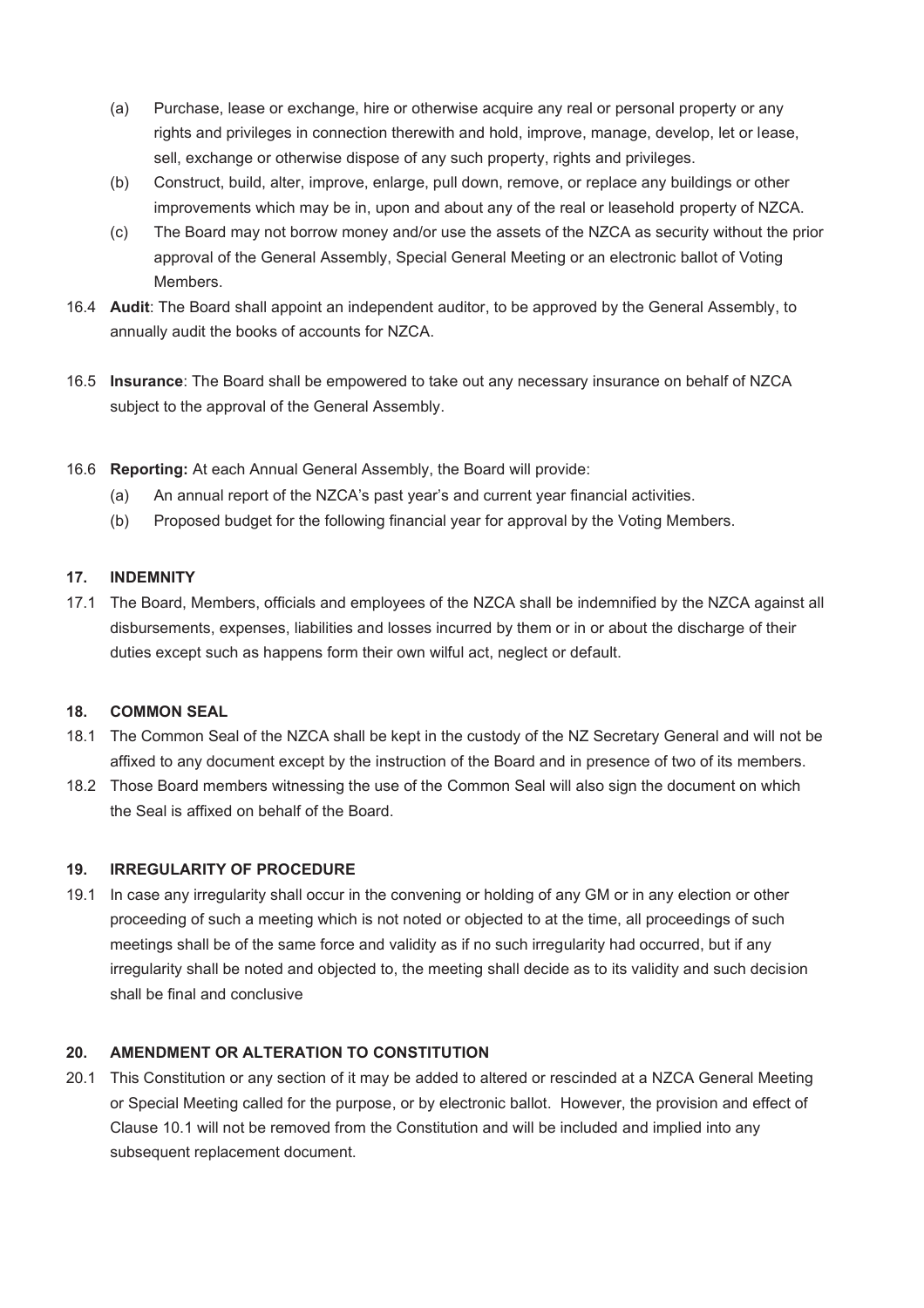- 20.2 Resolutions to amend the Constitution may be submitted to the NZCA Secretary General by the Board or Voting Members of the NZCA.
- 20.3 The text of the proposals will be circulated to all Voting Members one month prior to a NZCA General Meeting, Special Meeting called for the purpose or by an electronic ballot.
- 20.4 Changes to the Constitution require a special majority (two-thirds majority) of the valid votes cast on each resolution.

# **21. WINDING UP**

- 21.1 In the event of the NZCA being wound up in accordance with section 24 of the Incorporated Societies Act 1908, all assets remaining after the settlement of legitimate claims, will be given to the NZOC to be used for the benefit of Olympic sports.
- 21.2 No addition to the non-profit aims, personal benefit clause or winding up clause will be removed by the NZCA without the approval of Inland Revenue.
- 21.3 The provisions and the effect of this clause will not be removed from the Constitution and will be include and implied into any subsequent replacement documents.

# **22. MATTERS NOT PROVIDED FOR**

22.1 The Board may make regulations for the control of and for the good conduct of the NZCA if any matter shall arise which is not or which, in the opinion of the Board, is not provided for or under this Constitution, the same shall be determined by the Board in such manner as it shall deem fit and every such determination shall be binding upon the NZCA unless and until set aside by a resolution of a General Meeting.

### **23. INLAND REVENUE APPROVAL REQUIRED FOR ALERTATION TO RULES**

23.1 No addition to or alteration of the aims/objects, payments to members/pecuniary profit (clause 10) clause or the winding-up clause 21 shall be approved without the approval of Inland Revenue. The provisions and effect of this clause shall not be removed from this document and shall be included and implied into any document replacing this document.